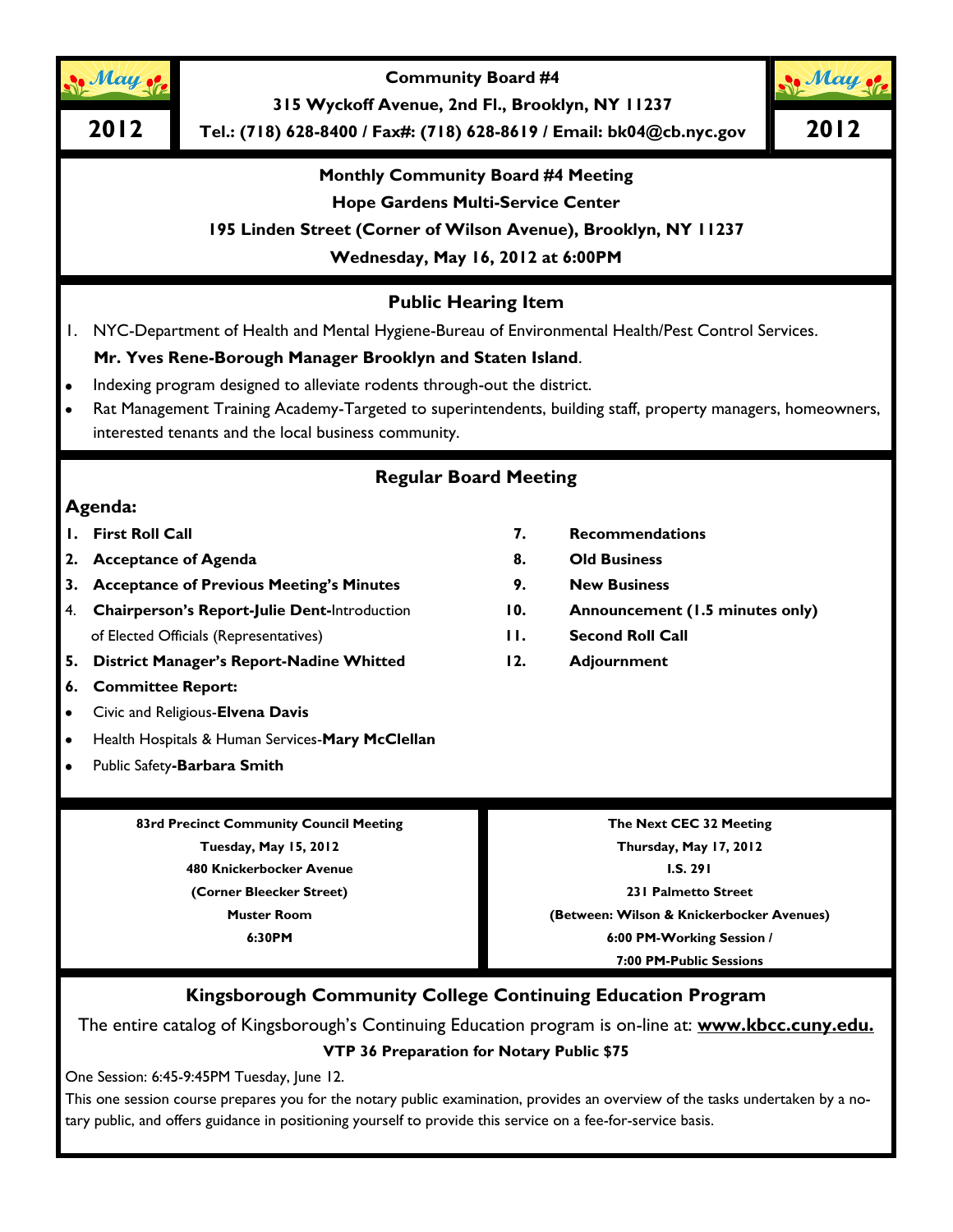| Page 2                                                                                                                                                                                                                                                                                                                                                                                                                |                      | <b>Community Board #4</b>                                                                                                                                                                                                                               |  |
|-----------------------------------------------------------------------------------------------------------------------------------------------------------------------------------------------------------------------------------------------------------------------------------------------------------------------------------------------------------------------------------------------------------------------|----------------------|---------------------------------------------------------------------------------------------------------------------------------------------------------------------------------------------------------------------------------------------------------|--|
| <b>COLLEGE</b><br><b>CLASSES &amp; SERVICES FOR VETERANS</b><br>LaGuardia Community College<br><b>Interested In Earning A College Degree?</b><br>Looking To Advance In A Career?<br><b>Need To Increase Your Income?</b>                                                                                                                                                                                              |                      | Apply for GI benefits<br>College enrollment & other financial aid<br>Prepare for college placement tests in read-<br>ing, writing and math.<br>Develop an electronic portfolio<br>Use your military experience to select a ca-<br>reer or college major |  |
| <b>Spring II Cycle:</b><br>May 7-June 14, 2012<br><b>Summer Cycle:</b><br>July 9-August 16, 2012<br><b>Class Schedule:</b><br>6:00pm-9:30 pm / Mon.-Thurs.                                                                                                                                                                                                                                                            |                      | LaGuardia's Veteran Upward<br><b>Bound Program Can Help You!</b><br>We Can Help You Earn Your GED Certificate too!                                                                                                                                      |  |
| Today, LaGuardia's<br><b>Veteran Upward Bound Program</b><br>Tomorrow, any CUNY college                                                                                                                                                                                                                                                                                                                               | <b>Visit Us Now!</b> | Call: (718) 482-5386<br>$(718)$ 482-5231<br><b>WEB SITE:</b><br>www.lagcc.cuny.edu/veterans<br><b>FACEBOOK:</b><br>LaGuardia Veterans<br><b>EMAIL:</b><br>vets@lagcc.cuny.edu                                                                           |  |
| Are you separated, divorced or had some other significant loss of household income?<br>Do you need job training and/or employment assistance?                                                                                                                                                                                                                                                                         |                      |                                                                                                                                                                                                                                                         |  |
| LaGuardia Community College's<br>To be eligible for this free program you must be a:<br>Home to Work Center for Displaced Homemakers offers:<br>Displaced homemaker*<br>Computer and vocational training<br>New York State resident<br>Personal development and economic self-sufficiency work-<br>US citizen, with a valid work permit, or a qualified<br>٠<br>shops<br><b>TANF</b> non-citizen<br>Career counseling |                      |                                                                                                                                                                                                                                                         |  |
| Job readiness workshops<br>A).<br>Job search and placement assistance<br>for family members<br>Is not gainfully employed;<br>B)<br>Classes are ongoing.<br>C)<br>Home to Work Center for Displaced Homemakers<br>Has been dependent on the income of another family member<br>D)<br>For more information:<br>Visit Room C-314<br>$(710)$ $(02.52)$                                                                    |                      | *The term "displaced homemaker" means an individual who:<br>has worked in the home, providing unpaid household services<br>Has had, or would have difficulty in securing employment; and                                                                |  |
|                                                                                                                                                                                                                                                                                                                                                                                                                       |                      | but is no longer supported by such income, or has been de-<br>pendent of federal assistance but is no longer eligible for such<br>assistance, or is supported as the parent of minor children by                                                        |  |

government assistance or spousal support..

**Call (718) 482-5340**

**Email: msampson@lagcc.cuny.edu**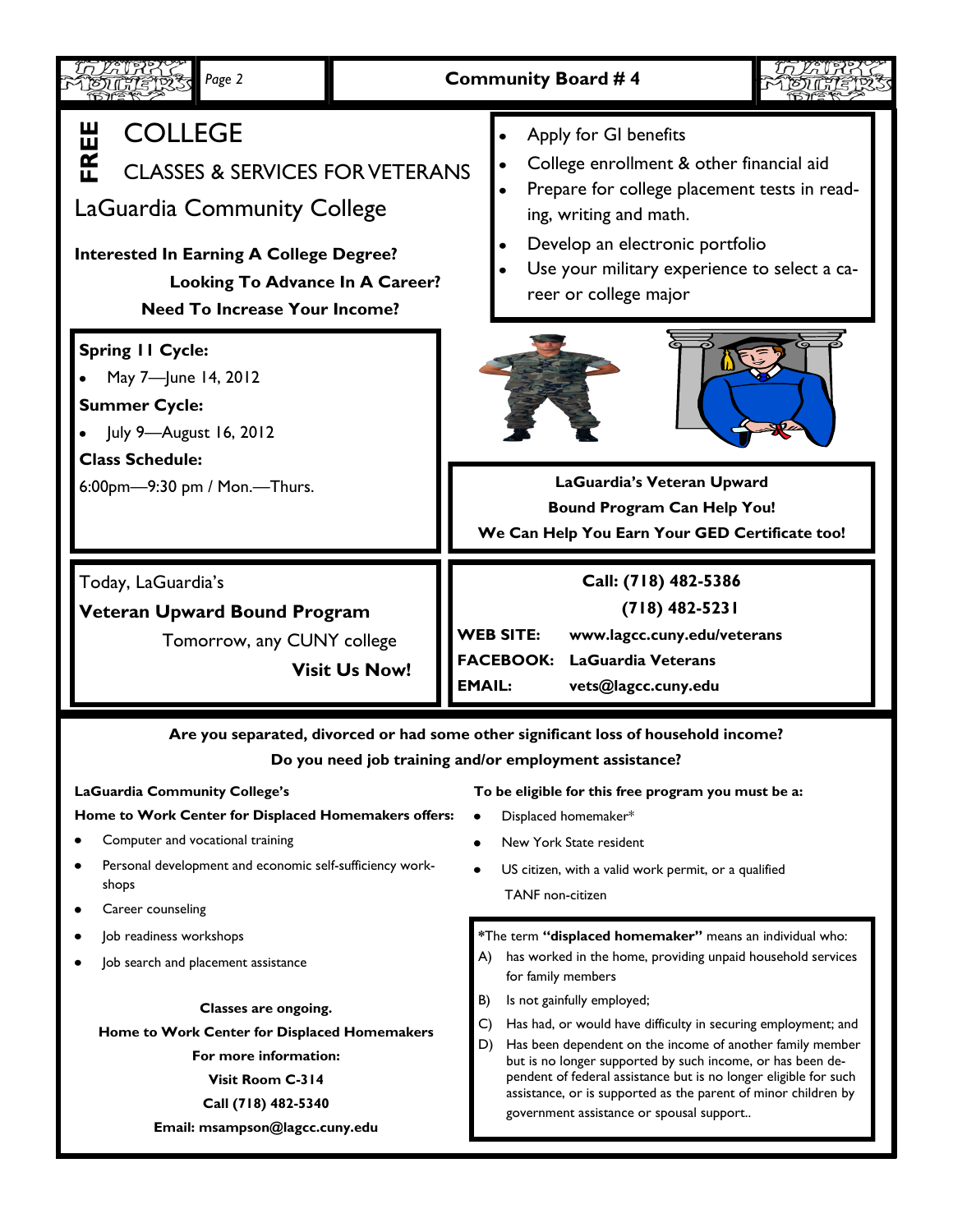**Community Board # 4**

### **BROOKLYN URBAN GARDENER CERTIFICAT PROGRAM**

GreenBridge, the community environmental horticulture program of Brooklyn Botanic Garden, promotes the greening of the urban environment and reaches over 50,000 Brooklyn residents a year through free educational workshops, conservation initiatives, and creative partnerships. The new Brooklyn Urban Gardener (BUG) program is a **ten-week course** of interconnected workshops that cover the basics in urban gardening and community greening. Working in teams, students will also partner with Brooklyn-based organizations to complete a real-life project and donate at least 30 hours to help meet existing needs throughout the borough. Upon completing the course and volunteering for 30 hours, graduates will be certified as Brooklyn Botanic Garden BUG volunteers and support greening projects at community organizations such as schools, senior centers, block associations, community gardens, and more. Learn more about **Greenbridge's** programs by visiting **bbg.org/greenbridge**.

**Applications for the fall BUG class are due no later than June 1.**

Please mail your completed application to:

**Robin Simmen**

Director of GreenBridge

Brooklyn Botanic Garden

1000 Washington Avenue

Brooklyn, NY 11225

#### **Apprenticeship and Job Opportunities with the Bushwick Farmers' Market**

EcoStation:NY is a Brooklyn-based nonprofit devoted to both food security and environmental justice, and where the two intersect: human and community health. We believe in the universal right of all to a healthy food supply and planet. We envision a future in which people have better access to affordable, pesticide-free produce, access to land and the skills to grow food, and opportunities for community involvement, education, and meaningful employment for all. Our current projects include Bushwick Farmers' Market (now in three locations), Bushwick Campus Farm & Greenhouse, and Farm-In-The-Sky, a fledgling rooftop farm. More info at: **www.EcoStationNY.org** and **www.BushwickFarmersMarket.org;** or follow **Bushwick Campus Farm** and **Bushwick Farmers Market** on Facebook for updates and BushwickCampusF on Twitter! To look at the listing of apprentice-

ships and job opportunities please go to organization's website at **www.BushwichFarmerMarket.org**

**All interested applicants please email cover letter and resume to Travis@EcoStationNY.org.**

New York State Department of Environmental Conservation

NYS DEC, 625 Broadway, Albany, NY 12233-1016

www.dec.ny.gov

# **DEC UNVEILS NEW COMMUNITY AIR SCREEN PROGRAM TO**

## **EXPLORE LOCAL AIR QUALITY ISSUES**

The New York State Department of Environment Conservation today launched a Community Air Screen Program designed to partner with community groups to conduct air quality surveillance, DEC Commissioner Joe Martens announced. Applications to participate in the program will be accepted until May 24. The program will enable local community groups and residents to take air samples in neighborhoods across the state to help identify and address local air quality concerns. DEC will analyze the samplings for possible air pollutants. "The Community Air Screen Program will help understand air quality concerns at the community level." "This program focuses on local-scale sampling and empowers environmentally-conscious residents to get involved in improving the air quality in their communities." The Community Air Screen Program will focus on gaseous pollutants including benzene, which is found in gasoline; perchloroethylene, which is used by some dry cleaning facilities and methylene chloride, which is used as a solvent and paint stripper. If air toxics are detected at levels of concern, DEC will conduct additional testing. If further sampling confirms air quality concerns, DEC staff will determine possible sources contributing to the pollution levels of concern and look at ways to reduce them. Additional, a recommendation will be made for further evaluation through EPA's Community-Based Air Toxics Program. Community groups and residents interested in participating in this program can obtain more information or an application online at **http://www.dec.ny.gov/public/81629.html** or call the DEC office at (518) 402- 8044.